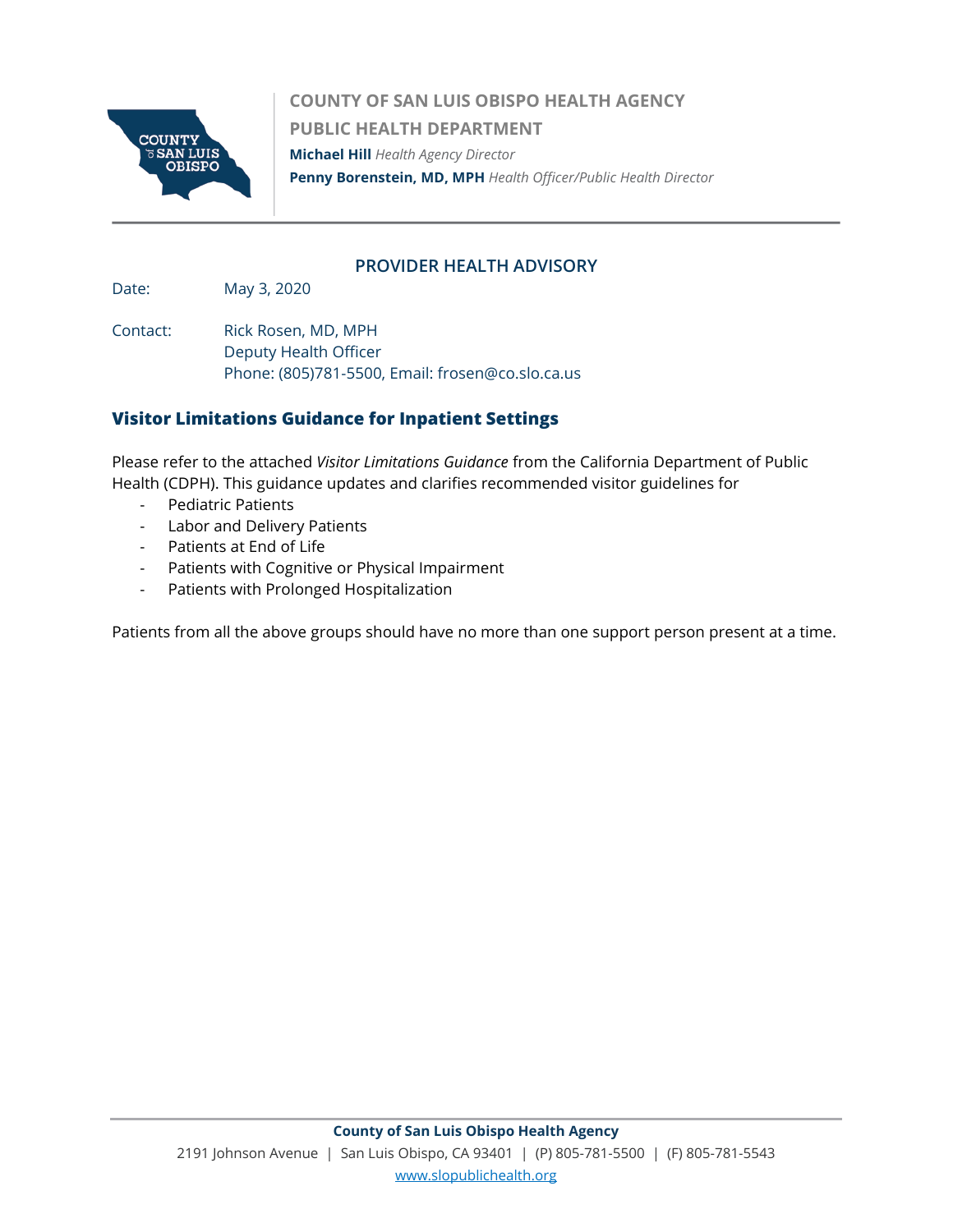



AFL 20-38.1

May 2, 2020

**TO:** All Facilities

**SUBJECT:** Visitor Limitations Guidance (This AFL supersedes AFL 20-38)

## **All Facilities Letter (AFL) Summary**

- This AFL notifies all facilities of new visitor limitation guidelines for pediatric patients, patients in labor and delivery, and patients at end-of-life.
- This AFL clarifies that health facilities may permit a support person to accompany a patient for whom a support person has been determined to be essential to the care of the patient (medically necessary), including patients with physical, intellectual, and/or developmental disabilities and patients with cognitive impairments.

Due to the community spread of Coronavirus Disease 2019 (COVID-19), considerations must be made for the safety of health facility staff and patients, resulting in many health care facilities suspending visitation, except when medically necessary or essential to the care of the patient. The California Department of Public Health (CDPH) recognizes the importance that visitors play in the mental well-being of patients, including pediatric patients, patients in labor and delivery, and patients at end-of-life. CDPH also recognizes the importance of ensuring people with disabilities receive the support they need while hospitalized. CDPH considers visitors an essential part of patient care and recovery.

CDPH has developed recommended visitor guidelines for certain patients to ensure support for their mental health and well-being, while striving to limit the spread of the virus.

#### **Pediatric Patients**

- Visitors are essential for the mental health of pediatric patients. CDPH recommends that pediatric patients be allowed one support person.
- In the case of prolonged hospitalization, CDPH recommends two designated support persons for pediatric patients, provided that only one visitor is present at a time.

#### **Labor and Delivery Patients**

The presence of a partner or support person is essential to the mental health of patients who are in labor and delivery. CDPH recommends that one support person be allowed to be present with the patient.

#### **Patients at End-of-Life**